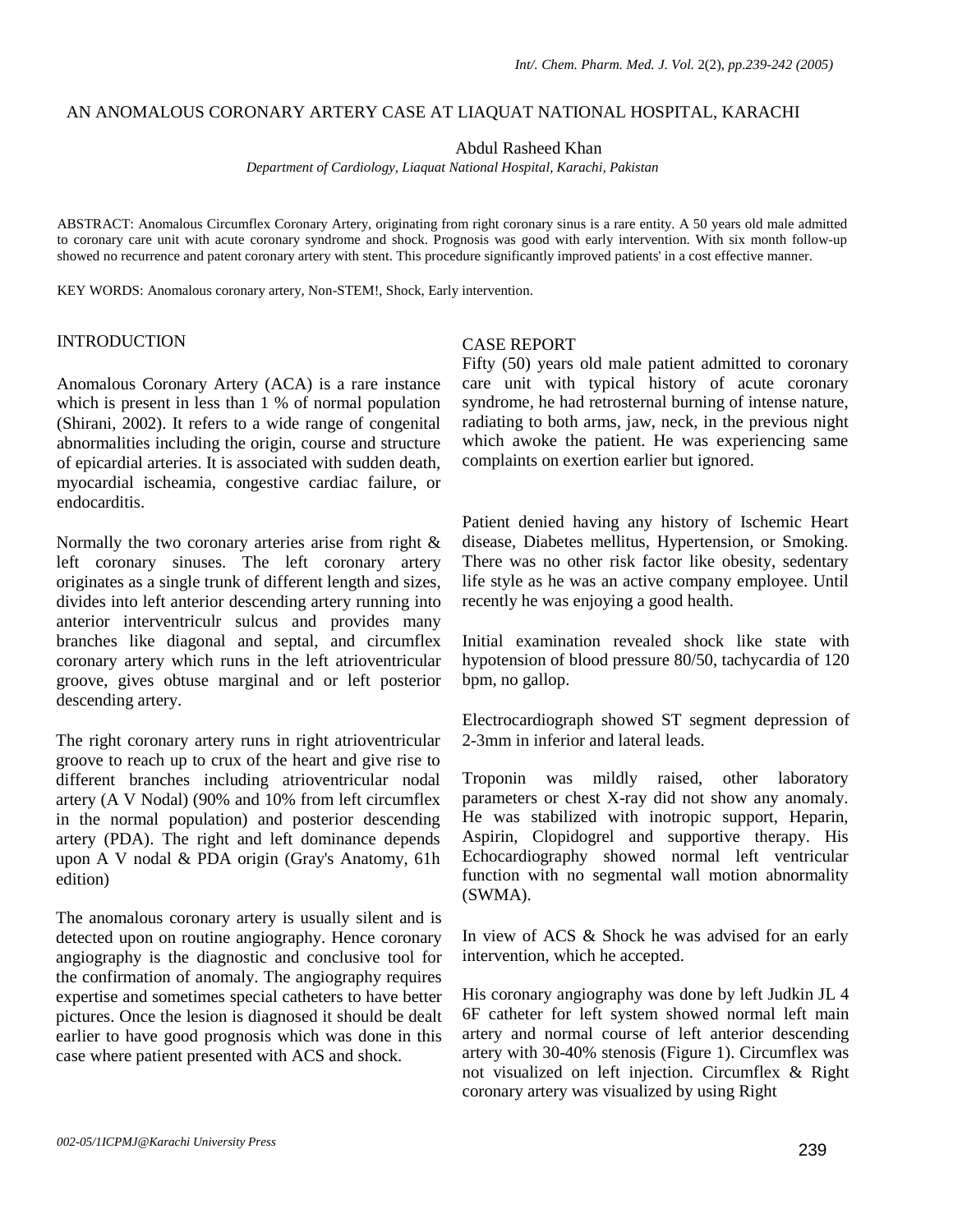#### Intl. Chem. Pharm. Med. J.

### Abdul Rasheed Khan

Judkin JR4 6F catheter. Left circumflex coronary artery had anomalous origin & originating from right coronary sinus with 80% stenosis in the proximal segment (Figure 2). His left ventricular function was normal.



Figure 1. Left main coronary artery and Left anterior descending artery.



Figure 2. Anomalous origin of LCX from Right coronary sinus shows proximal lesion.



Figure 3. Stent in Left anomalous CX artery.

Anomalous CX artery angioplasty was done by using Guiding Catheter JR 46F and then passing floppy wire without any difficulty, over the wire direct 2.75x12mm metallic stent was placed at the lesion and inflated at different ATMs thereafter patient's condition improved (Figures 3 & 4).

He was discharged after a couple of days. He was ambulatory after full mobilization, on Aspirin, Clopidogrel, both bloker, statin, Ace inhibitors. In his regular follow-ups, he had no more anginas.

After six month his repeat coronary angio was normal in the sense that stent showed no stenosis with patent anomalous circumflex coronary artery (Figure 5).



Figure 4. Post stent deployed Left anomalous CX.



Figure 5. Final result shows Right coronary artery and Left anomalous CX artery originating from the Right coronary sinus.

002-05/11CPMJ©Karachi University Press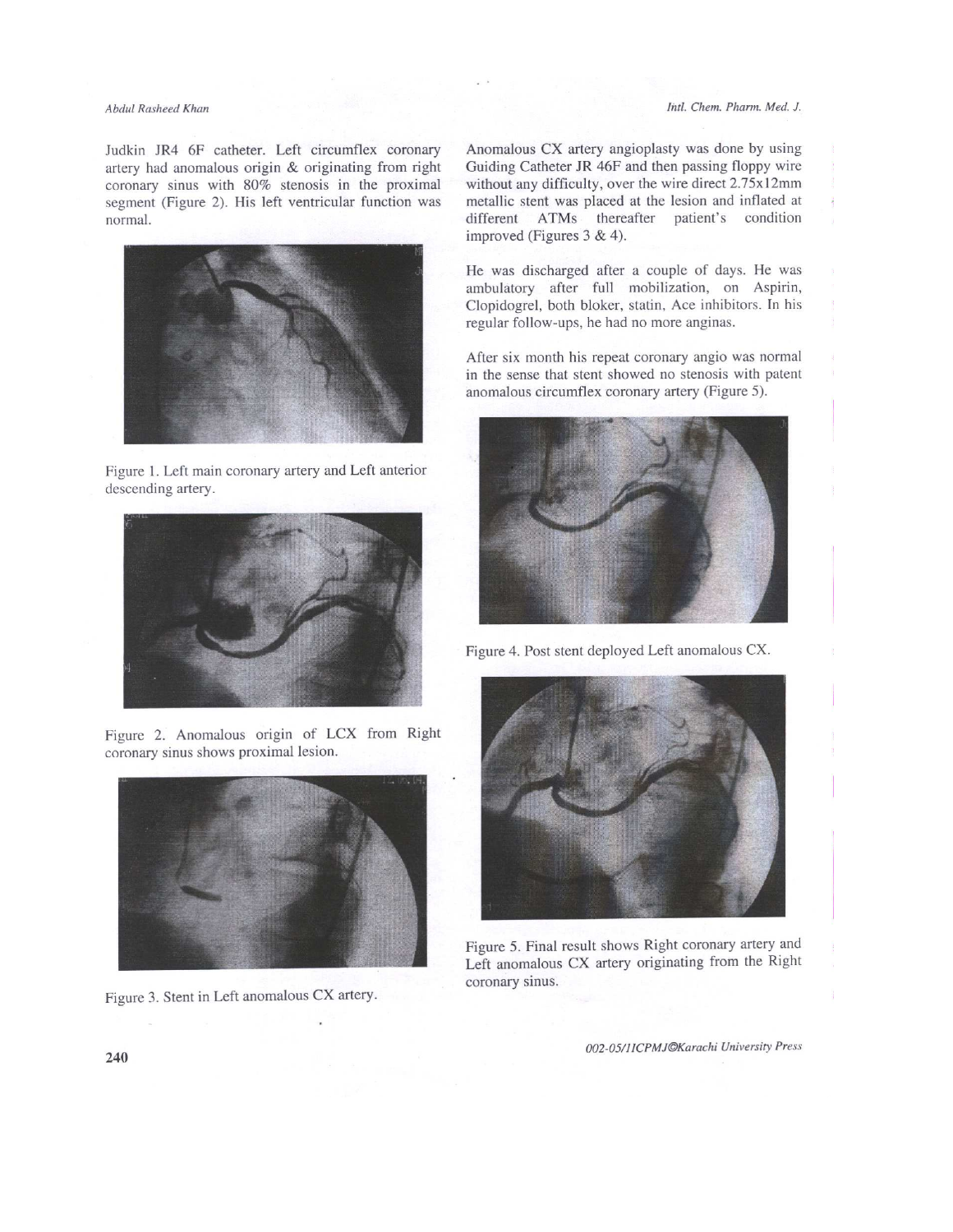### DISCUSSION

The cardiovascular system embryologicallly starts in 3rd week of gestation as a pair of two cords, in the 4th week primitive vascular network is formed. In the 5th week coronary buds arise from truncus arteriosus which further converts into aorta & pulmonary trunk. The luminal continuity between proximal coronary buds and distal epicardial vessels forms in the ih week, & normal coronary circulation assumes its normal configuration (George *et al.,* 2004).

The incidence of anomalous aortic origin of the coronary arteries is less than 1 % (Shirani, 2002) in the general population coming for coronary angiography. The incidence of left circumflex anomalous origin was reported by Chaitman *et at.* (1976), Page *et at.* (1974), Engel *et al.* (1975), Dermetrios *et al.* (1978), 0.45%, 0.67%,0.7%, and 0.37% respectively.

The most common anomaly seen is the origin of left circumflex coronary artery & in one of the angiographic series it was found about 57.8%, (overall 0.67%) usually the distal vessel follows the normal pathway. Page *et al.* (1974) have described the & Isquo; aortic sign & rsquo; in which a profile view of the anomalous CX artery, coursing posteriorly behind the right sinus of Valsalva, is demonstrated during left ventriculography in right anterior oblique projection.

Aberrant origin of left Cx coronary artery is suspected when left main injection showed a vessel with a long initial non branching segment. Page et al called this appearance a sign of nonprerfused myocardium. In case separate origin of CX or short left main slight LAO position for injection will clear it. Selective injection can be given by rotating slightly catheter posteriorl y.

The association of anomalous origin of coronary arteries with coronary artery disease is difficult to assess exactly, however, there is high incidence of valvular heart disease measuring about 31 %. Although this anomaly is not reported with sudden death and is taken as benign which doesn't alter myocardial perfusion but it should be noted in coronary artery disease especially in obstructive coronary artery disease and valve surgery.

One of the contraindication for thrombolytic therapy is shock, advanced age, late presentation, and prior by

pass surgery or bleeding disposition as reported by Cragg *et al.* (1991). In this patient, shock was the indication of early intervention. One of the major benefits of early intervention is that it can be applied to large number of patients with least complications with experienced hands and early mobilization of the patient & minimum hospital stay. The only contraindications are lack of vascular access, renal impairment and active bleeding. Early intervention definitely improves the mortality and morbidity. This procedure does not only improve the health but it is cost effective and cheap method as well.

### REFERENCES

- Baltaxe HA, Wixon D: The incidence of congenital anomalies of the coronary arteries in adult population. *Radiology,* 122, 47 (1977)
- Blake *et al.* Coronary artery anomalies. *Circulation* 30, 927 (1964).
- Chaitman BR *et al.* Clinical, angiographic, and hemodynamic findings in patients with anomalous origin of the coronary arteries. *Circulation,* 53, 122 (1976).
- Cragg *et al.* Outcome of patients with acute myocardial infarction who are ineligible for thrombolytic therapy. *Ann Intern Med.,* 115, 173-7 (1991).
- Engle *e1 al.* Major variations in anatomical origin of coronary arteries. *Cath Cardiovasc Diagn.* **1,** 157 (1975).
- Hariharan, R. *et al.* Can stent-angioplasty be a valid alternative to surgery when revascularization is indicated for anomalous origin of coronary artery from the opposite sinus. *Tex. Heart Inst. J.* 29, 308-13 (2002).
- Hutchins, G.M., Kessler-Hanna, A., Moore, G.W. Development of the coronary arteries in the embryonic human heart. *Circulation,* 77,1250-7 (1988)
- Kimbiris, *et al.* Anomalous Aortic Origin of Coronary artery, *Circulation,* 58,4, (1978). Klein, L.W. Optimal therapy for cardiogenic shock: The emerging role of coronary angioplasty. *J Am Coil Cardiol.,* 19,654-6 (1992).
- Lee, L. *et al.* Percutaneous trans luminal coronary angioplasty improves survival in acute myocardial infarction complicated by cadiogenic shock. Circulation, 78, 1345-51 (1988).
- Liberthson, R.R., *et al.* Aberrant origin from the aorta. Diagnosis and clinical significance. Circulation, 50, 774- 9 (1974).
- Moosvi, A.R., *et al.* Early revascularization improves survival in cadiogenic shock complicating acute myocardial infarction. *J. Am. ColI. Cardiol.,* 19,907-14 (1992).